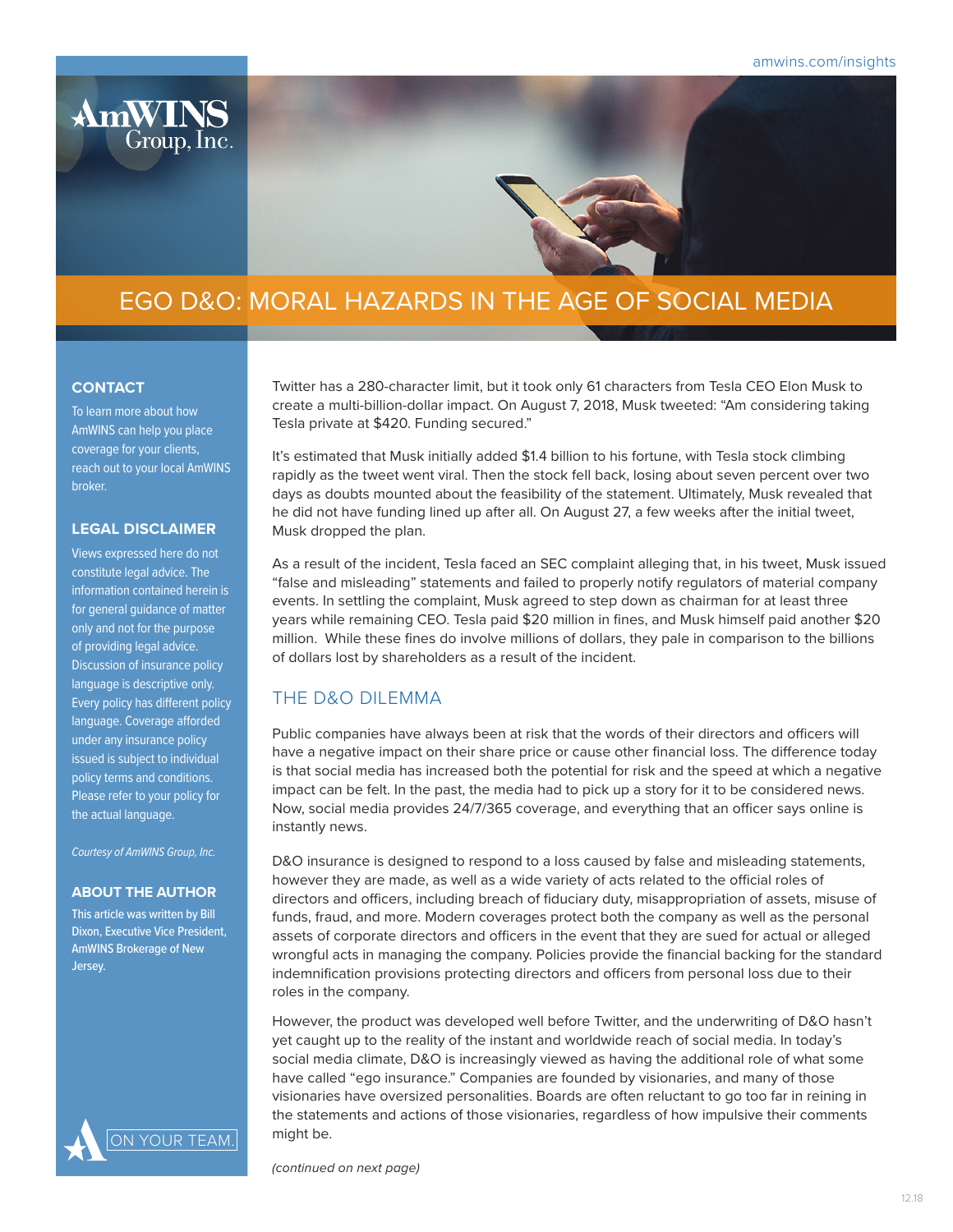*(continued from previous page)* 

To some extent, companies are beginning to look at D&O insurance to provide coverage against the egos of individuals acting in their capacity as a director or officer. D&O underwriters, or a broker trying to present a risk properly to an underwriter, would be well served to identify the social media activity of the person who is the driving force behind the company as another potential risk factor.

The problem for D&O insurers is that ego-driven social media posts are not a risk the product was originally designed and priced to insure. Therefore, the market is now at a critical juncture in the underwriting of this coverage. Some underwriters are reacting to developments, but not all are taking the same position on social media risk. However, if social media activity continues to be pervasive and claim activity increases, underwriting changes could include limitations, exclusions, or warranty questions on applications.

# COVERAGE FOR REPUTATIONAL RISK

An officer's social media statements can have an impact not only on a company's stock price, but on its reputation, as well. Particularly when an organization's reputation is associated with a recognizable persona, as Tesla is with Musk, it's incredibly difficult to separate an officer's private musings from the official role that person holds within the company. If an officer says something incendiary on a topic, even if it's not related to company operations, the company's reputation can take a hit.

Many D&O polices have a sublimit of coverage for crisis management to potentially address reputational risks. However, those limits are generally inadequate to address any significant claim. For example, a \$25,000 sublimit won't go far if a company suffers a share price loss. Therefore, brokers should study policies to determine the extent of coverage for reputational risk, push underwriters for sublimit increases, look to stack sublimits within layered programs and even across different policies that a business maintains, and pursue standalone reputational risk policies.

Companies can also look to other insurance products to provide coverage. At least one leading market currently offers a specific policy designed to address reputational risks. Additionally, Cyber Liability products continue to evolve, and most can provide electronic media coverage. However, to our knowledge, no cyber policies address reputational harm associated with voluntary social media disclosures in the absence of a network security event. While conceivable that Cyber Liability products may adapt to include some form of coverage for this exposure in the future, it is likely to come with terms and pricing commensurate with the enormity of the associated risk.

## RISK MANAGEMENT

In addition to having solid coverage in place, risk management around social media is critical to avoiding incidents that generate claims. SEC guidance does allow companies to use social media to announce key information in compliance with Regulation Fair Disclosure (Regulation FD), as long as investors have been alerted about what social media outlets will be used to disseminate such information.

Companies must carefully monitor their official social media channels and vet all postings to ensure they are in full compliance with regulations. However, the lessons being learned from the Tesla situation and other scenarios are that companies must also apply similar rigor to the social media presence of a visionary, board member, officer, director, and potentially other employees in a position to have an impact through their online postings.

Here are four essential components to risk management around social media:

1. Clients should be counselled to create protocols that everyone associated with a company is expected to follow as part of risk mitigation, quality assurance, and other internal procedures that are designed to protect a company's best interests.